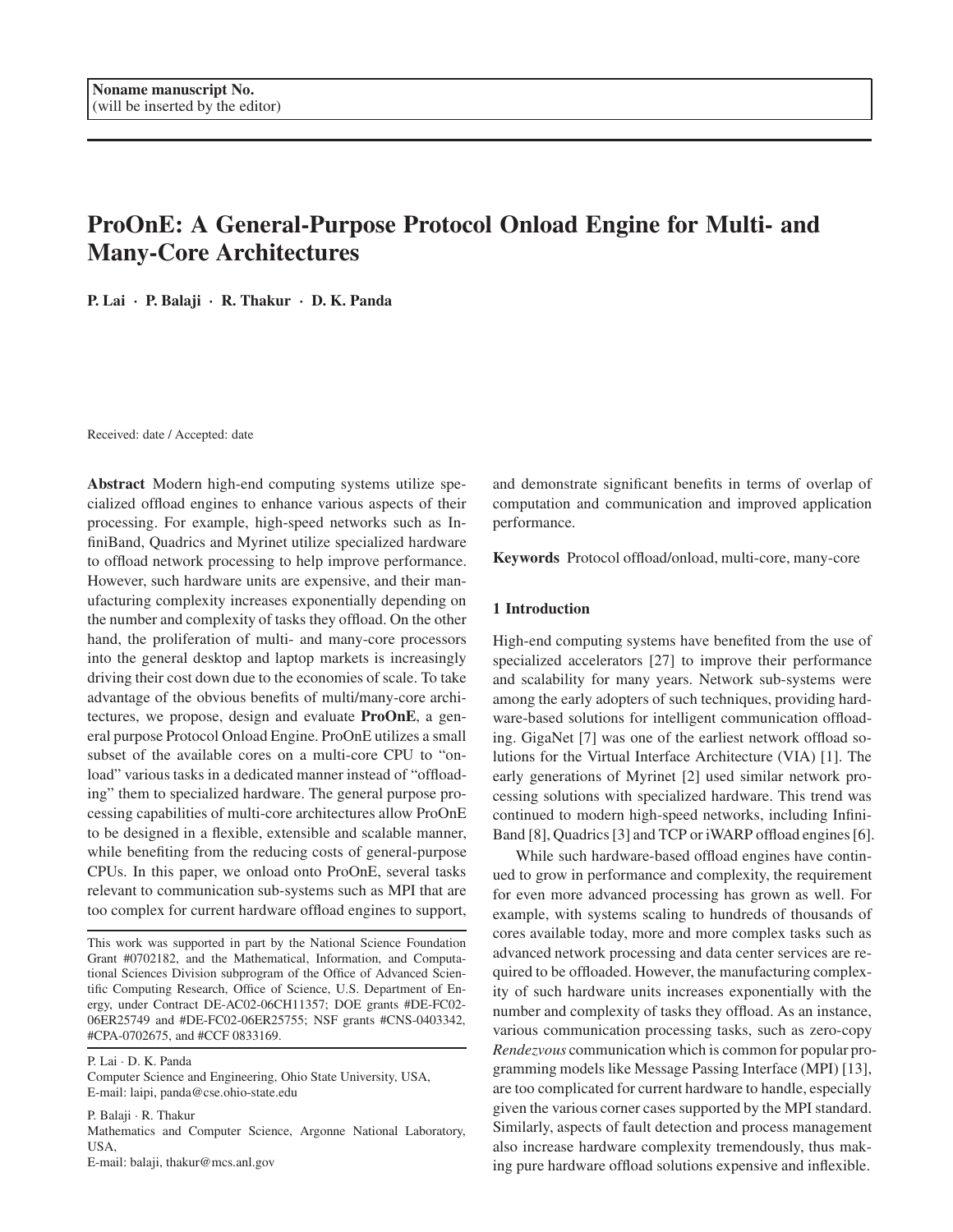

**Fig. 1 H**ybrid onload-offload architecture with ProOnE

On the other hand, multi- and many-core processors are being increasingly deployed in clusters and even widely used in desktops and laptops. Quad-core and Hex-core processors are quickly gaining ground in many applications. In fact, more than 80% of the systems in the November 2008 ranking of the Top500 supercomputers [12] belonged to the multi/manycore processor family. Future generation systems are getting further augmented with not only multiple cores per processor, but also with multiple hardware threads (SMTs) per core, as illustrated by the Intel eXtreme [4] and SUN Niagara [5] families of processors that promise to support up to 2048 threads within a single physical node in the near future.

Consequently, to take advantage of the obvious benefits of multi-core architectures, we propose, design and evaluate a general purpose Protocol Onload Engine, named as *ProOnE*. ProOnE dedicates a small subset of the available cores on a multi-core equipped node to "onloading" complex tasks while still utilizing the features provided by hardware "offload" engines. In other words, as the example illustrated in Figure 1, ProOnE utilizes the existing offloaded features, but extends them by onloading more complex functionality that cannot be easily offloaded. The general purpose processing capabilities of multi-core architectures allow ProOnE to be designed in a flexible, extensible and scalable manner, while benefiting from the reducing costs. We present details of the design for the intra-node and inter-node communication interfaces, synchronization handshake between ProOnE and application processes, and various other aspects of the ProOnE design.

Further more, as a case study, we use ProOnE to onload complex communication tasks relevant to MPI. We specially focus on onloading the *Rendezvous* protocol for large message communication and present the design issues and our solutions. Our experimental results show that ProOnE can improve MPI communication significantly, allowing almost full overlap between communication and computation and close to 100% application availability for large message communication. We also demonstrate the resilience of ProOnE to process skew which is a major concern in large-scale systems, and illustrate significant application-level benefits as well.

The rest of this paper is organized as follows. In Section 2, we discuss the related work. Then we describe the design including the general ProOnE infrastructure and MPI *Rendezvous* protocol onload design in Section 3. We analyze the experimental results in Section 4, and summarize conclusions and possible future work in Section 5. **2 Related Work**

The idea of protocol onloading is not new. There has been a lot of work that focusses on onloading different computation and communication related tasks such as TCP/IP processing in data centers [23,22], MPI collective operations [25], and distributed data management [30]. There has also been work that compares onloading and offloading based solutions for network communication [21]. However, all of this existing literature takes ad hoc approaches for onloading specific tasks relevant to their environment. In this paper, on the other hand, we propose a general purpose protocol onload engine that can onload any task using a few of the many available cores. Different tasks can be added to ProOnE using task-specific plugins, making it a central framework that allows all of the existing research and more to be plugged in.

There has also been a lot of research on improving communication and computation overlap and asynchronous progress for the MPI *Rendezvous* protocol. R. Brightwell et al. analyzed the impact of communication and computation overlap [15] providing theoretical insights into this problem. Sancho et al further quantified this for large-scale applications in [24]. Amerson et al. improved asynchronous progress with an interrupt based approach [14] and an event-driven MPI library was also designed to improve the communication responsiveness in [20]. In [28] and [19], the authors improved communication progress for zero-copy communication using interrupts and helper threads. Our work complements these efforts by utilizing a few cores on the system to provide the required computation and communication overlap, which in turn can be used by the existing MPI libraries.

Using helper threads to allow for communication progress has also been studied in [29] and the Myri-10G MX protocol [2]. However, these approaches primarily focus on the communication tasks and are not generic for all tasks. They need to be extended by taking into account more aspects in HPC, which is the objective ProOnE targets.

Thus, in summary, our work in this paper is orthogonal and complementary to the existing work in that we focus on designing a general purpose onload engine for onloading any protocol (task), e.g., communication protocol, middlewarespecific tasks and application-specific tasks.

#### **3 Designing a Protocol Onload Engine**

In this section, we describe the design of ProOnE. We first present the general infrastructure, and then take the *Rendezvous* protocol in MPI as an example to illustrate how to onload a particular protocol.

### 3.1 The ProOnE Infrastructure

In parallel applications, all processes are inter-related, with each following the pattern of interleaved computation and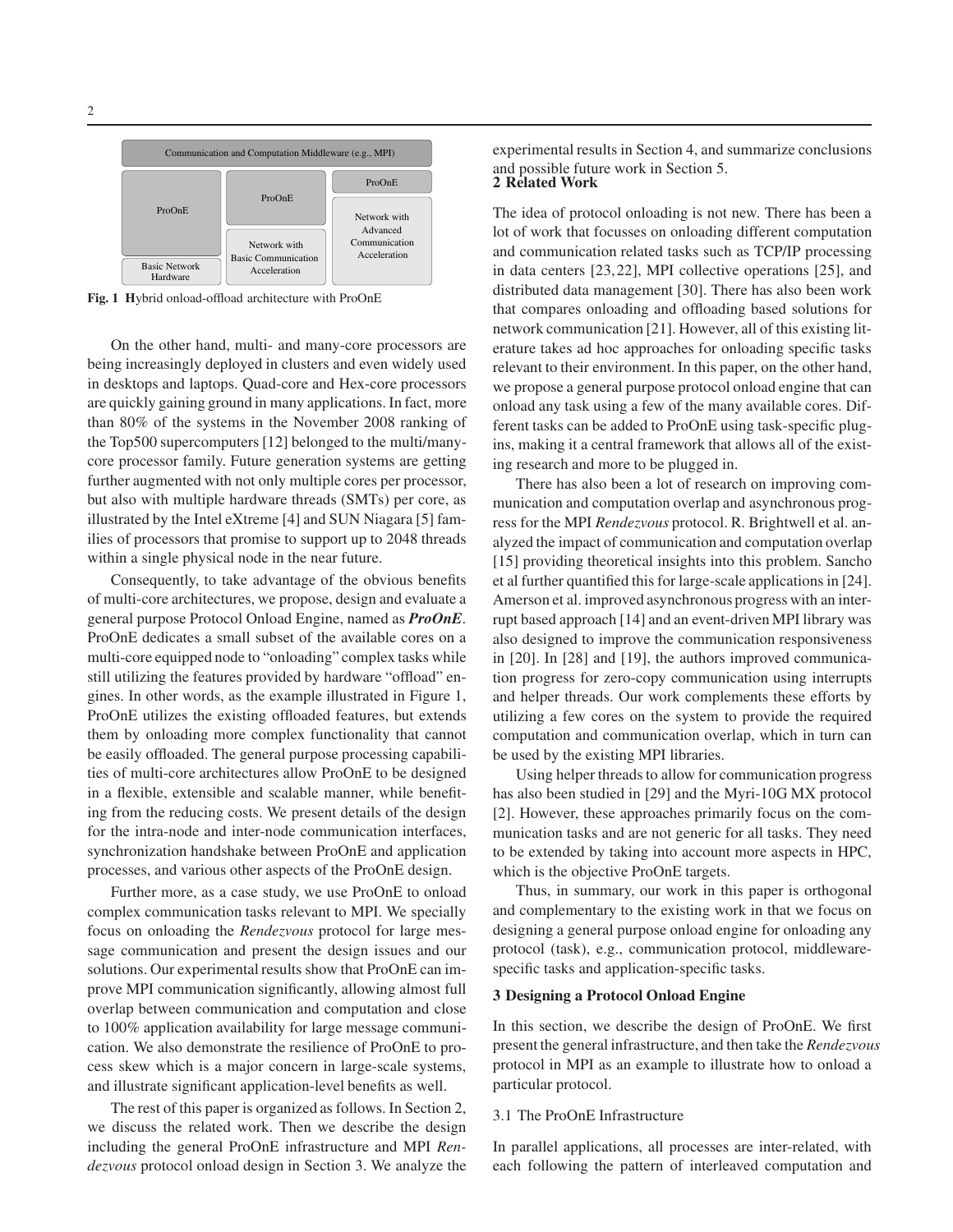communication. If a part of this work is to be onloaded by ProOnE, the application processes and the ProOnE processes need to be considered as a whole, instead of separately. Figure 2 shows the overall architecture for a system with four cores on each node where some of the cores are used by ProOnE in a dedicated manner (typically, only a small subset of cores is used by ProOnE). Each ProOnE process runs as a daemon that executes a part of the work for one or more application processes. To design such an infrastructure, we need to consider two aspects, namely, (i) the local intra-node communication and synchronization, and (ii) the inter-node communication.



**Fig. 2 A**rchitecture of ProOnE-equipped system

# *3.1.1 Intra-node Communication Interface*

We used a shared-memory based approach for intra-node communication and synchronization because of its simplicity. Specifically, an application or ProOnE process puts requests, signals or completions into shared memory regions from which other application or ProOnE processes can read. To reduce overhead, these requests or completions are managed as queues. Hash functions are used to locate the free shared memory blocks. As shown in Figure 2, each ProOnE process allocates one shared memory region which is used for the communication with all other processes on the same node.

#### *3.1.2 Inter-node Communication Interface*

The inter-node communication in Figure 2 goes through the traditional network messaging. Since each ProOnE process may need to communicate with any remote ProOnE or application process, there could be a large number of network connections needed. As a performance and resource usage tradeoff, these connections can be established either upon launching of the application processes or on demand.

# *3.1.3 ProOnE Runtime Infrastructure*

Considering the above requirements, we design the runtime infrastructure for ProOnE as follows.

*ProOnE processes:* Each ProOnE process performs three tasks during initialization: (i) creates its own communication shared memory, (ii) attaches to the shared memory created by other ProOnE processes, and (iii) listens to and accepts connection requests from remote processes.

When a ProOnE process is initialized (e.g., ProOnE process 0 on node 0 in Figure 2), it first creates or attaches to (if one has been created) a global shared memory according to a predefined shmem key. This global shared memory is used to exchange process-specific information; we do not include this in Figure 2 since it is not used after initialization. Then the ProOnE process creates its own communication shared memory (e.g., *ShMem 0*) and writes the corresponding address ID into the global shared memory where other processes can read from. After that, it reads the address IDs of other ProOnE processes' communication shared memory (e.g., *ShM- em 1*) to which it can attach. Finally, ProOnE processes listen on predefined ports, waiting for connect requests from remote processes. For network connections that are setup during initialization, we use a client-server model to build all-to-all connections among ProOnE processes.

It is to be noted that each ProOnE process creates only one shared memory region. All the local ProOnE or application processes will attach to this shared memory, but will use different offsets to read or write different segments. An alternative is to create one shared memory for each of the other processes. Both approaches are quite light-weight, so we used the first approach in our design due to its simplicity.

*Application processes:* Upon launch, each application process performs a ProOnE-specific initialization (by linking to a ProOnE client-side library). During initialization, it attaches to the global shared memory, reads all the address IDs of the communication shared memory regions and attaches to them. For example, in Figure 2, application process 0 on node 0 reads address IDs of *ShMem 0* and *ShMem 1* and attaches to them, respectively. Each application process then sends *connect* requests to remote ProOnE processes. The initialization completes after all the *connect* requests are accepted. Here we choose to establish all the network connections before the main application routine starts, but this can be easily extended to be done on demand as well.

#### 3.2 Onloading MPI Rendezvous

ProOnE is a general purpose onload engine that can be utilized to onload various tasks. In this section, we target MPI as a case study and onload its *Rendezvous* protocol. First we describe the asynchronous progress problem of the *Rendezvous* protocol in most MPI implementations [10]. We then present the details of our design, discuss the critical design issues and describe our solutions.

#### *3.2.1 Communication Progress in MPI Rendezvous*

Many MPI designs [17,10] utilize a *Rendezvous* protocol for communicating large messages. *Rendezvous*is typically a threestep protocol. First, the sender sends a RTS (request to send) message to the receiver. On receiving this, the receiver ensures it has enough buffer to accommodate the incoming data and sends a CTS (clear to send) message to the sender. On receiving the CTS, the sender can send the actual data.

An important but elusive issue in the *Rendezvous* protocol design is its inability to achieve efficient computation and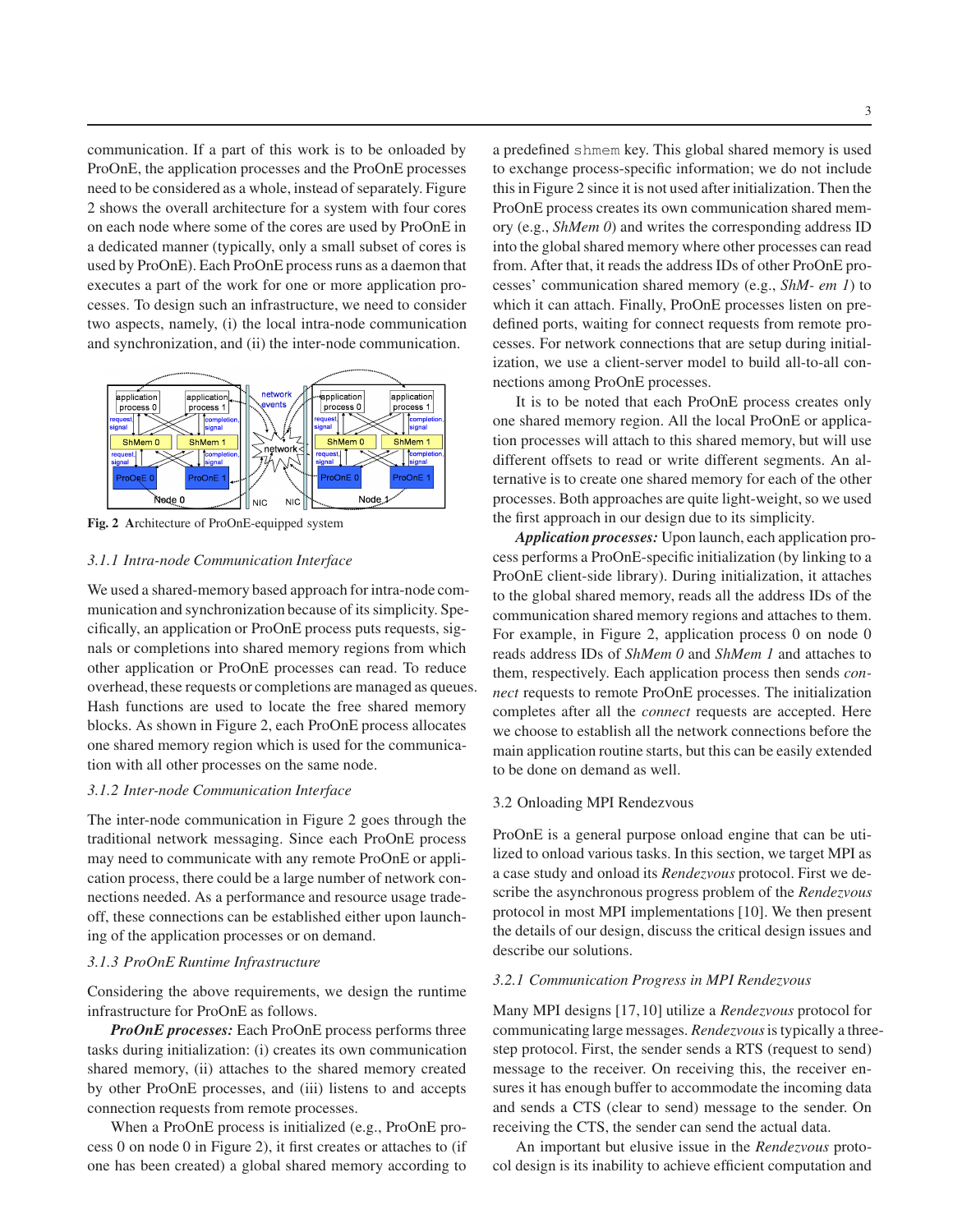

**Fig. 4 C**ommunication/handshake protocol: (a) receiver arrives earlier (b) receiver arrives late



**Fig. 3 E**ffect of process skew on *Rendezvous* protocol

communication overlap [15]. Specifically, the performance of *Rendezvous* heavily depends on the skew between the sender and the receiver. For example, as shown in Figure 3, when the receiver calls an MPI I  $r$ ecv, if it cannot find any matching RTS, the receive buffer is posted and the application can continue with its computation. Only when the computation completes and the receiver makes another MPI call, it finds the RTS and then sends back CTS. Similarly, when the CTS arrives at the sender, if the sender is still busy with its computation, it has to wait for the computation to complete before sending the actual data. Thus, the delay in detecting control messages eventually results in large out-of-sync communication between the sender and the receiver, which leads to overall loss of performance.

Recent work [28,19] has addressed this issue mainly by using hardware supported one-sided communication such as RDMA operations. However, the benefits of RDMA-based overlap are limited to specific cases. For example, at least one of the sender or the receiver has to be ready for communication. If both are not (e.g., when the sender calls a nonblocking send, the receiver calls a non-blocking receive and both perform computation), then the communication can be delayed. Similarly, while there are existing network stacks with message matching capabilities (MX Myri-10G [2] and Quadrics QsNet [3]), they perform such matching only for simple cases. For more complicated cases, these stacks cannot perform any asynchronous progress.

On the other hand, the issues are much simpler with ProOnE, since such processing is performed on a general purpose CPU core. ProOnE processes are fully used for handling *Rendezvous* processing in a dedicated manner, so they can detect control messages in a timely manner and consequently better asynchronous progress can be obtained.

## *3.2.2 Design Overview*

As mentioned earlier, the basic idea of onloading *Rendezvous* protocol is to hand over the *Rendezvous* negotiation to ProOnE. All the control messages are sent to ProOnE processes, so we not only need to design the logic in ProOnE, but also have to adjust the communication flow inside MPI. Suppose MPI process 0 intends to send a large message to MPI process 1, and *proone* 0 and *proone* 1 are their associated onload engines, respectively. Figures 4(a) and 4(b) illustrate the interactions in two situations, involving the following data structures:

*SEND/RECV requests:* These contain information about MPI send/recv calls, such as tag, source/destination rank etc. They are generated by the MPI processes and passed to ProOnE through shared memory.

*RTS/CTS messages:* These are the MPI control messages that ProOnE processes receive.

*CMPLT notifications:* These are created by ProOnE processes upon finishing sending or receiving data, in order to inform MPI processes about the completion.

*Shared memory segments:* The above three structures may be stored in a shared memory region between a pair of ProOnE process and MPI process, so this region is divided into three segments for each purpose.

*ProOnE Request queue:* ProOnE processes maintain SEND and RECV requests as queues.

Using these structures, ProOnE processes execute three types of work: send or receive messages, write messages or read requests through shared memory, and perform auxiliary functions such as message matching.

# *3.2.3 Communication/Handshake Protocol*

We present the flow of handshake among the MPI sender, MPI receiver and their associated ProOnE processes in Figure 4.

When the sender has a large message to send, it posts a SEND request into shared memory (step 1) where its associated onload engine *proone* 0 will read from. It then sends an RTS to the receiver's associated ProOnE *proone* 1 (step 2). *proone* 1 detects this message and tries to match it with an existing RECV request by searching the request queue and the requests newly posted in shared memory which are not enqueued yet (step 3). There are two resulting cases according to the arrival order of the sender and receiver, i.e., the receiver arrives earlier or late. In the first case (Figure 4(a)), *proone*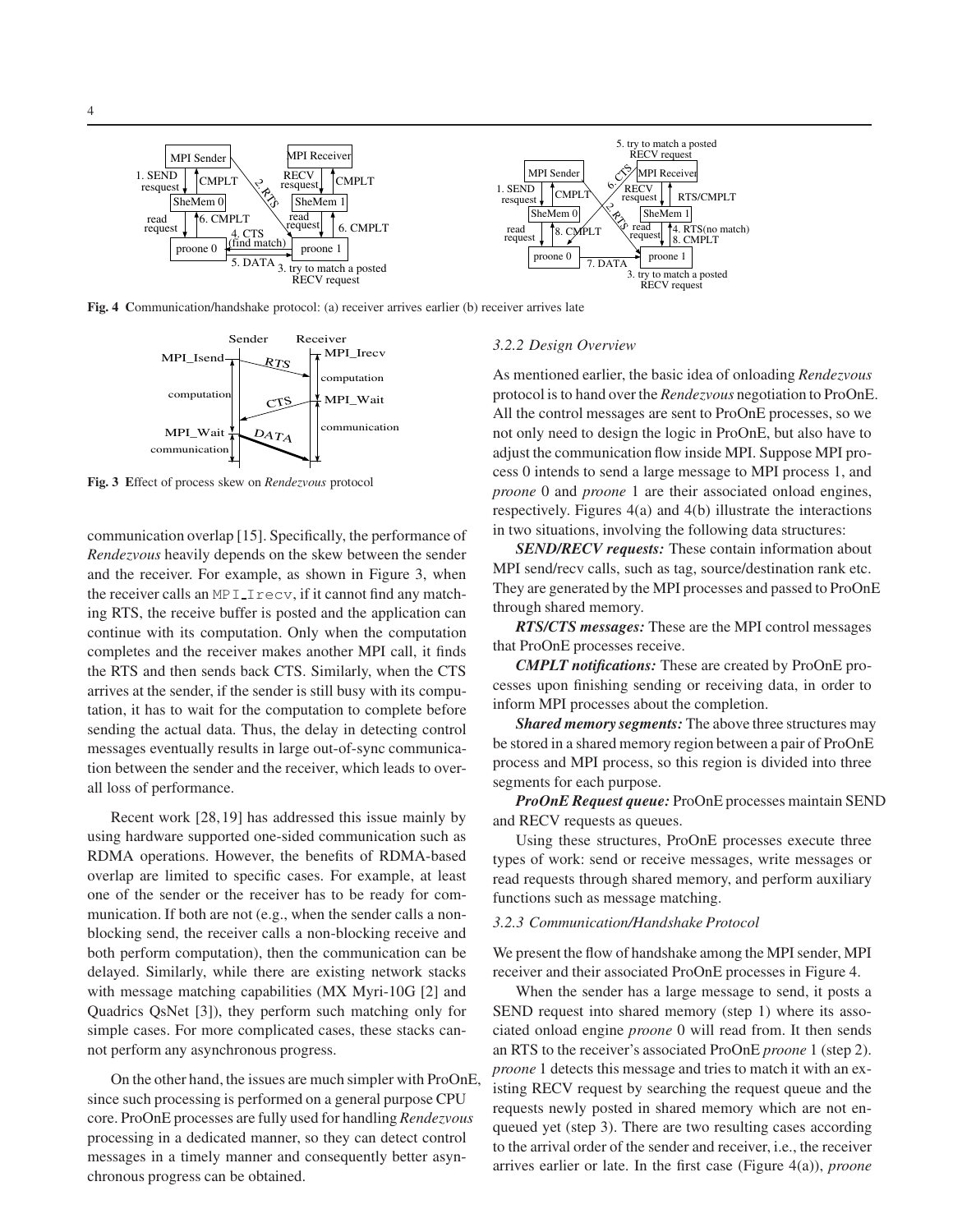1 finds a matched RECV request, so it sends CTS back to *proone* 0 (step 4). In the second case (Figure 4(b)), *proone* 1 does not find a match, so it posts the received RTS into shared memory (step 4). Later, when the receiver performs an MPI call, it will get matched with this RTS (step 5) and send a CTS to *proone* 0 (step 6). Here, either the MPI receiver or its onload engine *proone* 1 sends a CTS to *proone* 0 so that it will be detected in time. When *proone* 0 receives a CTS, it matches it with the SEND request. With these steps, the *Rendezvous* negotiation has completed. The following data transmission can be handled by either MPI or ProOnE. We choose the latter one due to its potential for slightly larger overlap (step 5 in Figure  $4(a)$  and step 7 in Figure  $4(b)$ ). At the end, ProOnE processes post CMPLT in shared memory to notify MPI processes about the send/recv completion.

#### *3.2.4 Design Issues and Solutions*

In this section, we discuss several design issues and our solutions in incorporating them into MPICH2.

**Message Matching:** In MPICH2, a RTS is matched with a RECV request based on a tuple *(src rank, context id, tag)*. However, in the context of ProOnE, there will be false matching if we still use this criteria.

According to the MPI specification [13], a receiver is allowed to post a buffer larger than the actual data size. Thus, the receive buffer size alone is not sufficient to decide whether MPI would use a short message eager protocol or the large message *Rendezvous* protocol. To handle this, in our design, any *MPI Irecv* with a large buffer posts a RECV request to ProOnE if no existing match is found (Figure 4(b)). At the same time, the RECV request is also enqueued into the MPIC- $H2$ 's posted request queue  $<sup>1</sup>$  in case it turns out that the mes-</sup> sage is small and the sender uses the eager protocol. Now both MPICH2 and ProOnE have the same RECV request, which introduces false matching. For example, as shown in Figure 5(a), MPI processes 0 and 1 issue two send and receive requests respectively, all of which have the same matching tuple of *(0,0,0)*. The correct semantic should be that first message is matched with the first RECV at ProOnE side and the second message with second RECV at MPI side. Unfortunately, when MPI process 1 receives the second message with a matching tuple of *(0,0,0)*, it gets matched with the first RECV. Similarly, in Figure 5 (b), the second message (RTS) will be falsely matched with the first RECV request in ProOnE process 1.

One possible solution to this problem is to force the MPI and ProOnE processes to synchronize before matching, but this introduces undesirable high overhead. Our approach is to add one more field, i.e., a sequence number, on each *channel*, to the matching tuple. A *channel* is decided by the original matching tuple. Take Figure 5(a) as an example. The second

| MPI rank 0                                                                              | MPI rank 1                                                                   |
|-----------------------------------------------------------------------------------------|------------------------------------------------------------------------------|
| send $1$ (src=0, ctx_id=0, tag=0, len=1M)                                               | recv $1$ (src=0, ctx_id=0, tag=0, len=1M)                                    |
| send $2$ (src=0, ctx_id=0, tag=0, len=1)                                                | $ recv 2(src=0, ctx_id=0, tag=0, len=1)$                                     |
| (a) send 2 is falsely matched with recv 1 at MPI process with matching tuple of (0,0,0) |                                                                              |
|                                                                                         |                                                                              |
|                                                                                         |                                                                              |
| MPI rank 0                                                                              | MPI rank 1                                                                   |
| send $1$ (src=0, ctx_id=0, tag=0, len=1)                                                | $ {\rm recv 1}({\rm src}=0,{\rm ctx\_id}=0,{\rm tag}=0,{\rm len}=1{\rm M}) $ |

(b) send 2 is falsely matched with recv 1 at ProOnE process with matching tuple of (0,0,0)

**Fig. 5 F**alse message matching

send has the matching tuple *(0,0,0,1)* while the first RECV has the matching tuple *(0,0,0,0)*, so they will not be matched.

Another problem with message matching is that one RTS may be matched with multiple RECV requests. Within a node, one ProOnE process could be associated with multiple MPI processes that may post RECV requests targeting to receive from the same source. These requests can have the same matching tuple. The ProOnE process cannot differentiate among them when performing match. To address this problem, we include the *destination rank* to the matching tuple as well. Therefore, the final matching tuple contains*(src rank, dst rank, context id, tag, sequence num)*. The sequence number is increased per group of the first four elements. It is to be noted that more complex mechanisms are required for wild-card matching and will be investigated in future work.

**Shared Memory Contention:** Shared memory is a critical section resource, and we use *semaphores* to avoid contention on it for a pair of MPI process and ProOnE process.

As mentioned in Section 3.2.2, a shared memory region is divided into three segments. A natural question is whether to use separate locks. In our approach, we do not use separate locks. The segment containing SEND or RECV requests and the segment containing RTS messages must be bound together using one lock. As an example, suppose an *MPI Irecv* arrives and the MPI process searches the RTS message segment for any matched RTS, while at the same time, the associated ProOnE process receives the corresponding RTS and checks the SEND and RECV request segment for a matching RECV request. It is possible that both of them cannot find a match if the segments are locked independently. Thus, they would post a RECV request and an RTS, respectively, assuming that the later on the other side will handle the matching. This pair of RECV request and RTS, then, would be left unmatched forever. A simple solution is to lock the two segments together so that a pair of MPI and ProOnE processes cannot try matching simultaneously.

**Memory Mapping:** As mentioned in Section 3.2.3, in the current implementation data messages are sent and received by ProOnE. At the sender side, ProOnE reads data from the MPI process' sending buffer and sends it out; and at receiver side, ProOnE writes the received data into MPI process' receiving buffer. Generally there are two approaches allowing a ProOnE process to access the buffer in MPI processes. One is

<sup>&</sup>lt;sup>1</sup> Posted request queue contains the arrived receive requests that have not got matched yet.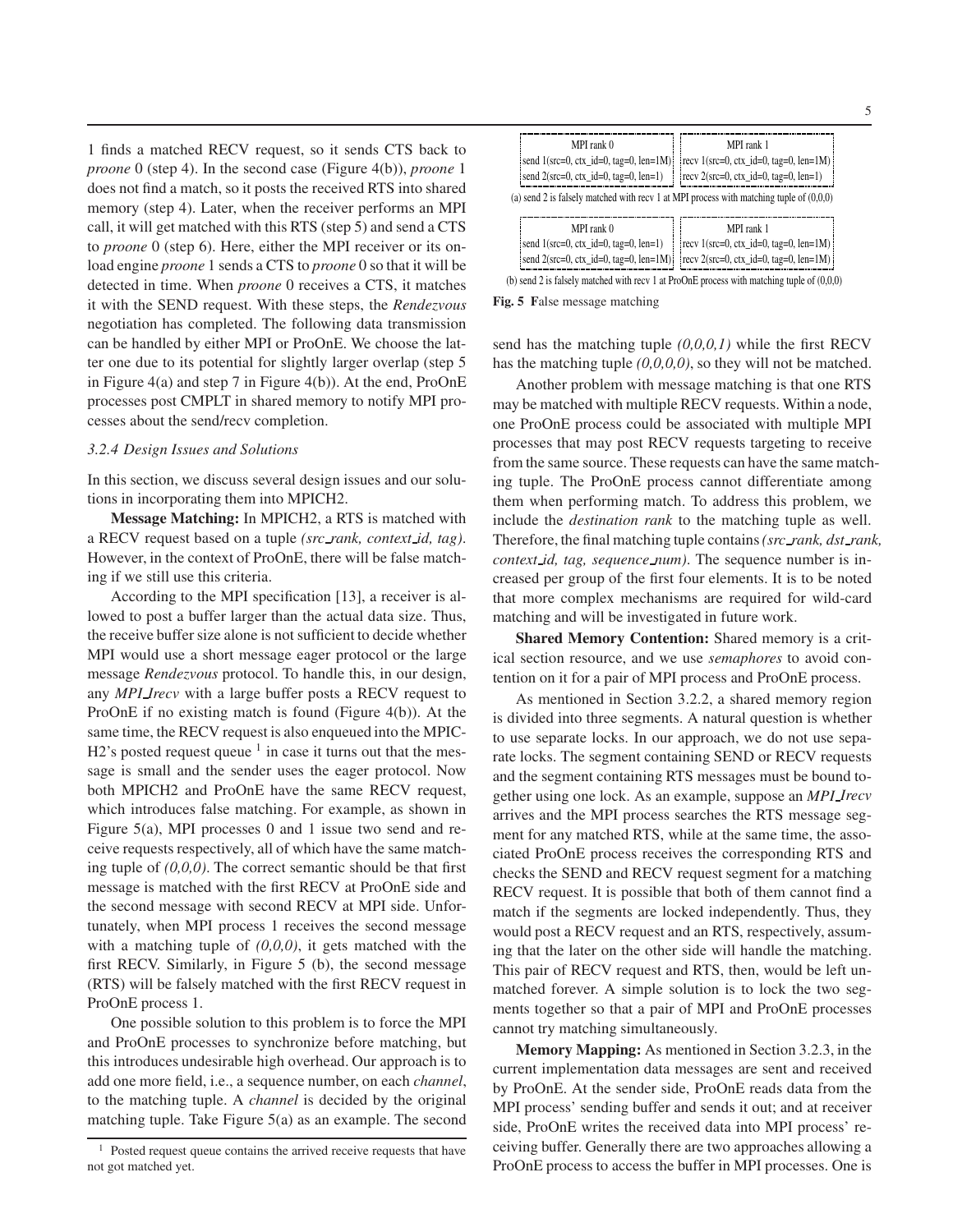

**Fig. 6 S**ender overlap performance: (a) 256 KB message (b) 1 MB message



 $\overline{0}$  $0.2$  $0.4$  0.6 0.8 1 Original ProOnE

Overlap ratio

**Fig. 7 R**eceiver overlap performance: (a) 256 KB message (b) 1 MB message

the user-level shared memory-based approach [16]. The other is the kernel direct-copy method [18]. We use the second approach due to its lower overhead. MPI processes perform the kernel-level mapping and wrap the mapping information in the SEND/RECV requests. While the kernel context-switch introduces some overhead, it is negligible for large messages.

#### **4 Experimental Results**

In this section, we present a comprehensive analysis of the experimental results. First we evaluate the ProOnE based *Rendezvous* protocol in terms of computation/communicationoverlap, program progress and the process skew impact. Then, we evaluate ProOnE in the context of two popular scientific application kernels: matrix multiplication and 2D Jacobi sweep. For all the experiments, we use the basic MPICH2 without ProOnE as the baseline for comparison. We use the legend of "Original" referring to the basic MPICH2, and the legend of "ProOnE" for our design with ProOnE.

**Experimental Testbed:** Our test bed consists of 64 nodes with dual quad-core (8 cores in total) Xeon processors and 4 GB memory, running RHEL4 U4 with the kernel 2.6.9.34. The nodes are connected by InfiniBand DDR cards, but we use IPoIB (TCP/IP over IB) as the network transport as our approach is independent of the transport and does not assume any specific features from the network stack. For all the experiments with ProOnE, we use one core (by setting CPU affinity) on each node to run ProOnE daemon.

4.1 Computation and Communication Overlap

In this section we evaluate the capability of the ProOnE-based *Rendezvous* protocol design to overlap computation with communication. The benchmark is similar to that suggested in

[28]; overlap is defined as the ratio of the computation time over the total time (computation and communication).

1 2 3 4 5 6 7 8 9

Computation time (msec)

**Sender-side overlap:** Figure 6(a) presents the sender-side overlap performance using a message size of 256 KB. With ProOnE, as computation time increases, the overlap ratio becomes larger as longer computation time provides better opportunity to overlap communication. In fact, when the computation time is larger than 600  $\mu$ s, ProOnE can provide almost full overlap, while vanilla MPICH2 can only provide an overlap of less than 0.6. This is because when the MPI process is busy with computation, its associated ProOnE daemon can proceed with communication simultaneously; however, in MPICH2, the sender process cannot perform any communication during the whole computation period. In Figure 6(b), we show a similar measurement by using 1MB messages; we observe a similar trend, except that the full overlap is achieved at a higher computation time. This is because the higher communication time for transferring 1MB messages requires longer computation for efficient overlap.

**Receiver-side overlap:** The receiver overlap performance is shown in Figures 7(a) and 7(b). We see a similar trend as the sender side overlap, except that a higher computation time is needed to achieve good overlap. We attribute it to the overhead of kernel-level memory mapping and copy. As mentioned in Section 3.2.4, we use ProOnE to send and receive data in the current implementation. It involves the overhead of a kernel memory copy at both sender and receiver. While the sender's performance is affected only by the overhead at sender side, receiver's performance suffers from the overhead at both sides, resulting in longer communication time and worse overlap.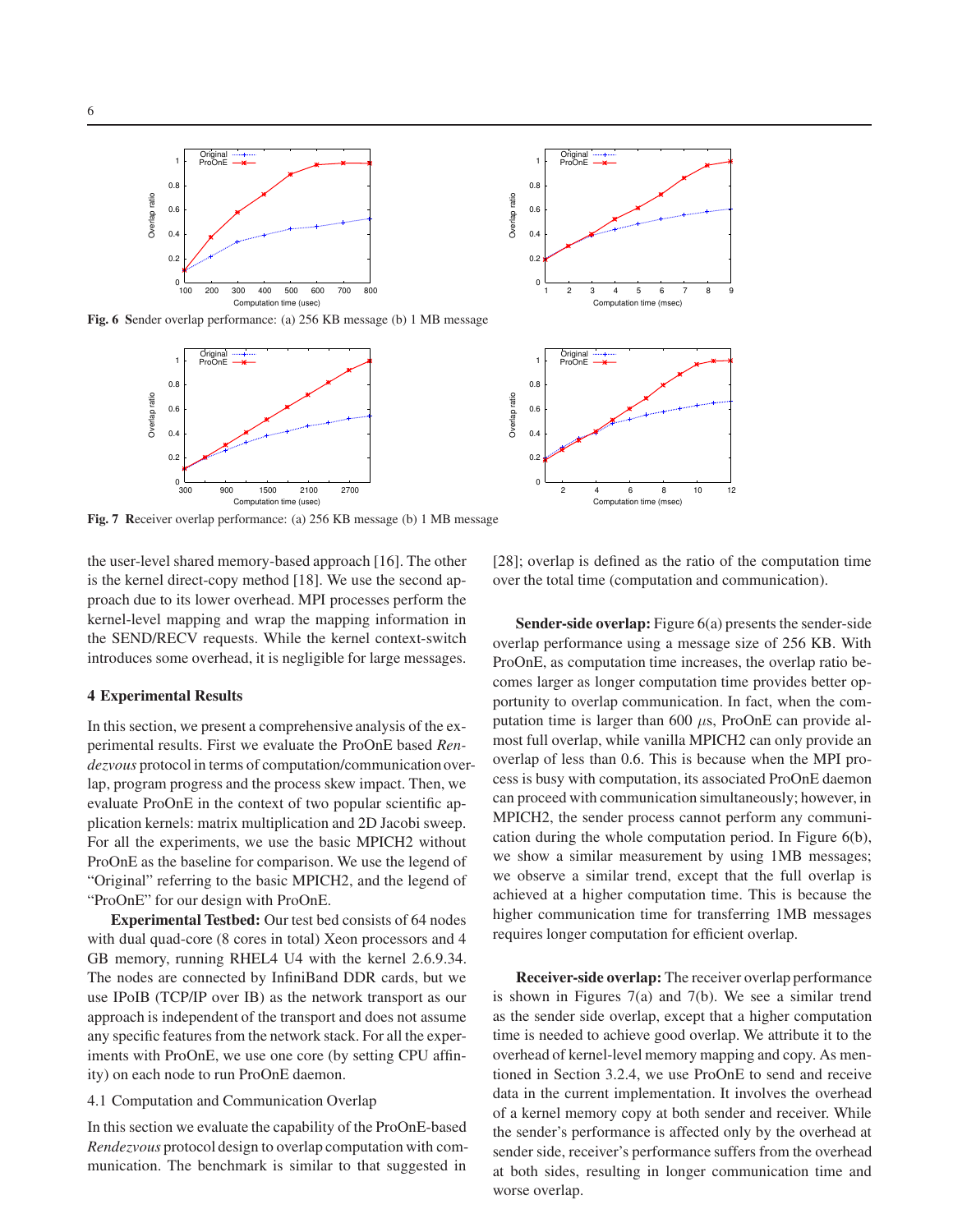4.2 Impact of Process Skew



**Fig. 8 P**rogress performance with process skew

In this section we evaluate the impact of process skew on *Rendezvous* asynchronous progress. Our benchmark consists of a pair of MPI processes performing bidirectional communication. Each process initiates a *MPI Irecv* and a blocking *MPI Send*. After that, they compute for some time *W*, and finally call *MPI Wait*. In this way, the skew is introduced, as for a pair of send and receive, the receive call arrives earlier than the send call. This whole process is repeated for 1000 iterations. We average the total time on either side with varying *W* and show the results using message size of 1M in Figure 8.

In MPICH2, receiving calls at both sides arrive earlier and thus cannot make progress until the computation completes and Wait is called. Thus the computation on the sender and the receiver is serialized and the total time includes both. On the other hand, ProOnE can start the data transfer as soon as one pair of send and receive arrives, so the total time is not affected by skew and includes only its own computation time.

#### 4.3 Application Availability

To measure application availability and overhead, we used the Sandia Benchmark [26] (SMB). Figures 9(a) and 9(b) show the sender's availability percentage and overhead with increasing message sizes. For small messages, both ProOnE and MPICH2 exhibit high availability (around 91%) and low overhead. However, performance deteriorates rapidly in MPI-CH2 when the message size is larger than 1KB. On the other hand, because of the independent asynchronous progress capability, ProOnE provides almost full availability and very low overhead for medium and large messages ( $\geq 8KB$ ). Note that here we use 4KB as the *Rendezvous* protocol threshold, so there is degradation for messages of 2KB and 4KB where ProOnE is not utilized. At the receiver side, we noticed a similar performance trend, but the results are not included here because of the space constraints.

# 4.4 Application Performance

In this section we evaluate our design with two popular application kernels widely used in many scientific and engineering applications.

**Matrix Multiplication:** The kernel uses Cannon's algorithm and employs MPI for inter-node communication and OpenMP [11] for intra-node communication. We use four nodes with one MPI process on each and measure the completion time with varying problem sizes (matrix sizes), as shown in Figure 11. As shown in the figure, ProOnE performs much better especially for larger problem sizes. We further measured this benefit with different cost ratios. Figure 12 illustrates the normalized execution time for a square matrix of 1024 elements on different system configurations. NxM means N nodes with M cores on each node used, so larger M indicates relatively lower percentage of resources in the system used for ProOnE. We see that ProOnE provides consistent benefits with decreasing percentage of additional cost. This presents the promising future for applying ProOnE in applications with inexpensive multi-/many-core processors.

The second application we evaluated is a 2D Jacobi sweep [9]. In this application, on each iteration every process initiates the exchange of boundary data with all the neighbors, and then performs computation on the internal data. Upon receiving all the boundary data, it also performs computation on the received data. We use nonblocking send/recv calls to initiate the boundary data exchange and use *MPI Waitall* after the internal data computation to complete these operations. Figure 12 illustrates the time for *MPI Waitall* on a 4x4 process grid (4 nodes with 4 MPI processes on each). We observe that the design with ProOnE has much smaller waiting time than the design without ProOnE, offering increasing benefits with larger boundary data. This shows that ProOnE can effectively drive the communication progress and thus provide significant improvement on the overall application performance.



**Fig. 12 J**acobi sweep with varying boundary data size

# **5 Conclusions and Future Work**

As high-end computing systems rapidly scale to very large clusters, traditional protocol offload engines have to offload more and more complex tasks to meet the performance and scalability requirements. However, the hardware offloading is quite expensive and inflexible due to its manufacturing complexity. On the other hand, the increasing deployment of multiand many-core processors offers new opportunities to "onload" these tasks. In this paper we presented the design of a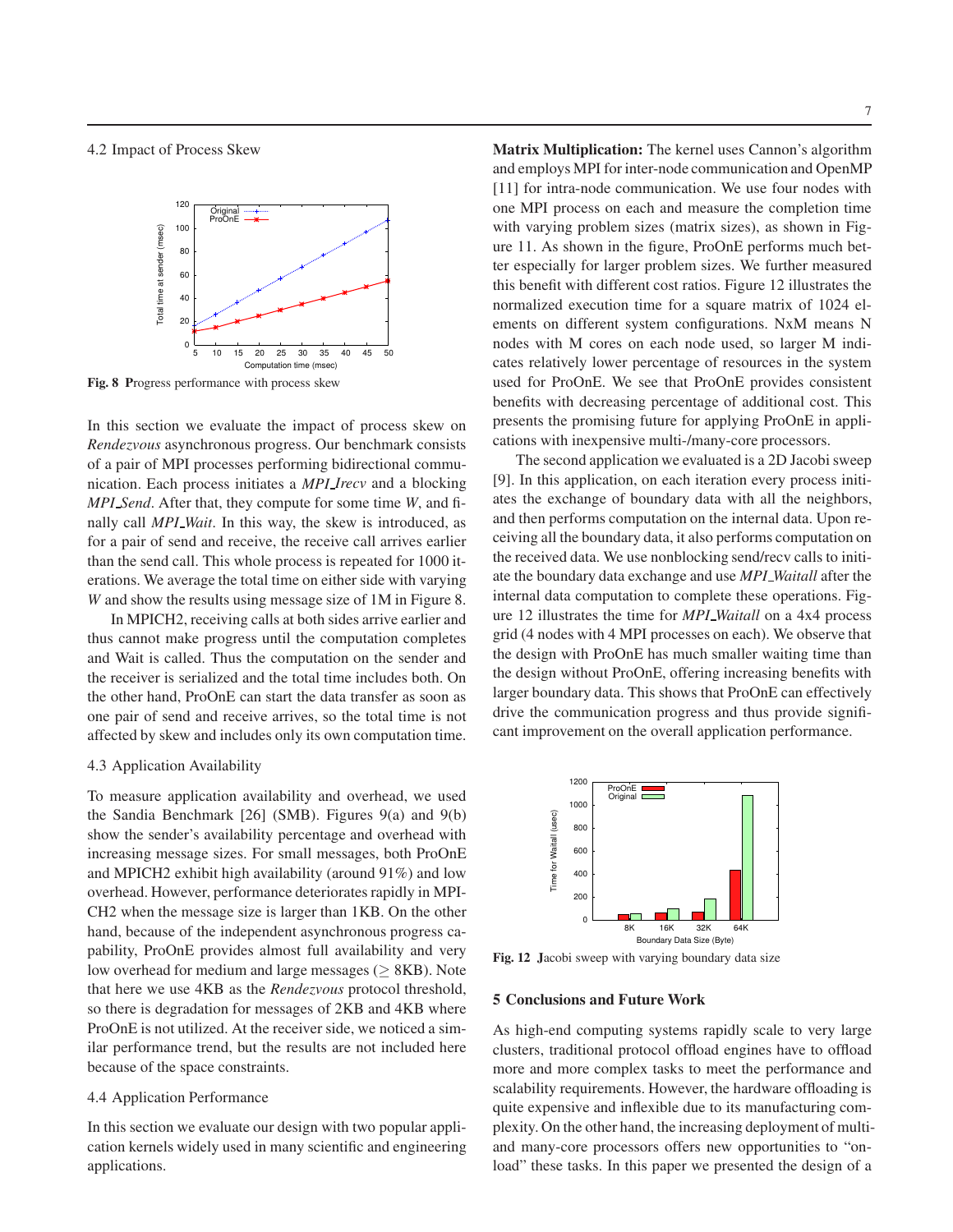



**Fig. 9 A**vailability performance at sender: (a) availability percentage (b) overhead



 120 ProOnE **Original**  100 Execution time (msec) Execution time (msec) 80 60 40 20 0 16x1 8x2 4x4

**Fig. 11 M**atrix multiplication with varying problem size



general purpose Protocol Onload Engine (ProOnE) that utilizes a small subset of the available cores on a multi-core equipped node to "onload" complex tasks. Additionally, we utilized ProOnE to onload the *Rendezvous* protocol in MPI and incorporated this into MPICH2. From our evaluations, we find that the ProOnE-based MPI design provides almost full communication/computation overlap, close to 100% application availability, good resilience to process skew, and significant application level benefits in matrix multiplication and Jacobi method applications.

For future work, we plan to study the performance and scalability of applying ProOnE in large scale systems and investigate its benefits in other scientific and engineering applications. We also intend to use ProOnE for other protocols such as enterprise data-center tasks and file system tasks.

# **References**

- 1. http://en.wikipedia.org/wiki/Virtual Interface Architecture.
- 2. http://www.myri.com/myrinet/overview/.
- 3. www.quadrics.com/.
- 4. http://www.intel.com/products/processor/core2XE/.
- 5. http://www.sun.com/processors/niagara/.
- 6. Chelsio TOE. http://www.chelsio.com/.
- 7. Giganet clan. http://www.emulex.com/.
- 8. InfiniBand Trade Association. http://www.infinibandta.com.
- 9. Jacobi Method. http://en.wikipedia.org/wiki/Jacobi method.
- 10. MPICH2. http://www.mcs.anl.gov/research/projects/mpich2/.
- 11. OpenMP. http://openmp.org/wp/.
- 12. Top 500 SuperComputer Sites. http://www.top500.org/.
- 13. MPI: A Message Passing Interface. In *MPI Forum*, 1993.
- 14. G. Amerson and A. Apon. Implementation and design analysis of a network messaging module using virtual interface architecture. In *In International Conference on Cluster Computing*, 2004.
- 15. R. Brightwell and K. D. Underwood. An Analysis of the Impact of MPI Overlap and Independent Progress. In *Proceedings of the 18th annual international conference on Supercomputing*, March 2004.
- 16. L. Chai, A. Hartono, and D. K. Panda. Designing High Performance and Scalable MPI Intra-node Communication Support for Clusters. In *The IEEE International Conference on Cluster Computing*, 2006.
- 17. W. Gropp, E. Lusk, N. Doss, and A. Skjellum. A High-Performance, Portable Implementation of the MPI. Technical report, Argonne National Laboratory and Mississippi State University.
- 18. H.-W. Jin, S. Sur, L. Chai, and D. K. Panda. Lightweight Kernel-Level Primitives for High-performance MPI Intra-Node Communication over Multi-Core Systems. In *IEEE International Conference on Cluster Computing (poster presentation)*, 2007.
- 19. R. Kumar, A. R. Mamidala, M. J. Koop, G. Santhanaraman, and D. K. Panda. Lock-free Asynchronous Rendezvous Design for MPI Point-to-point communication. In *EuroPVM '08*, 2008.
- 20. S. Majumder, S. Rixner, and V. S. Pai. An event-driven architecture for mpi libraries. In *Computer Science Institute Symposium*, 2004.
- 21. A. Ortiz, J. Ortega, A. F. Daz, and A. Prieto. Comparison of onloading and offloading strategies to improve network interfaces. In *PDP*. IEEE Computer Society, 2008.
- 22. G. Regnier, D. Minturn, G. McAlpine, V. Saletore, and A. Foong. ETA: Experience with an Intel Xeon Processor as a Packet Processing Engin . In *Proceedings of the 11th Symposium on High Performance Interconnects (HOTI'03)*, 2003.
- 23. G. J. Regnier, S. Makineni, R. Illikkal, R. Illikkal, D. Minturn, R. Huggahalli, D. Newell, L. Cline, and A. Foong. Tcp onloading for data center servers. *IEEE Computer*.
- 24. J. C. Sancho, K. J. Barker, D. J. Kerbyson, and K. Davis. Quantifying the Potential Benefit of Overlapping Communication and Computation in Large-Scale Scientific Applications. 2006.
- 25. J. C. Sancho, D. J. Kerbyson, and K. J. Barker. Efficient offloading of collective communications in large-scale systems. In *IEEE International Conference on Cluster Computing*, 2007.
- 26. Sandia National Laboratories. Sandia MPI Micro-Benchmark Suite. http://www.cs.sandia.gov/smb/.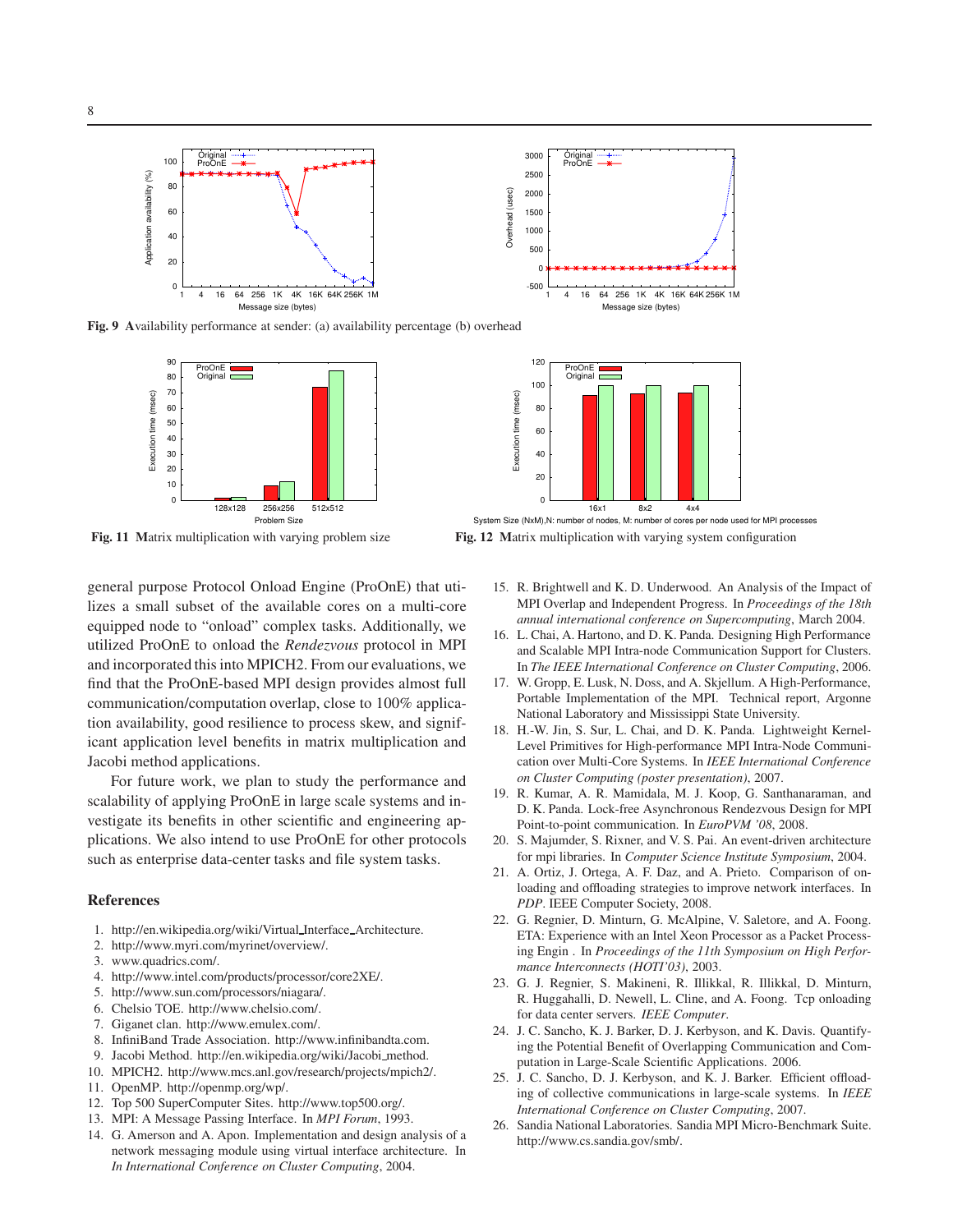- 27. P. Shivam and J. S. Chase. On the elusive benefits of protocol offload. In *SIGCOMM'03 Workshop on NICELI*, 2003.
- 28. S. Sur, H.-W. Jin, L. Chai, and D. K. Panda. RDMA Read Based Rendezvous Protocol for MPI over InfiniBand: Design Alternatives and Benefits. In *Symposium on PPOPP* , March 2006.
- 29. F. Trahay, E. Brunet, A. Denis, and R. Namyst. A multithreaded communication engine for multicore architectures. In *International Parallel and Distributed Processing (IPDPS)*, 2008.
- 30. K. Vaidyanathan, P.Lai, S. Narravula, and D. K. Panda. Optimized distributed data sharing substrate in multi-core commodity clusters: A comprehensive study with applications. In *Int'l Symposium on Cluster Computing and the Grid (CCGrid)*, May 2008.